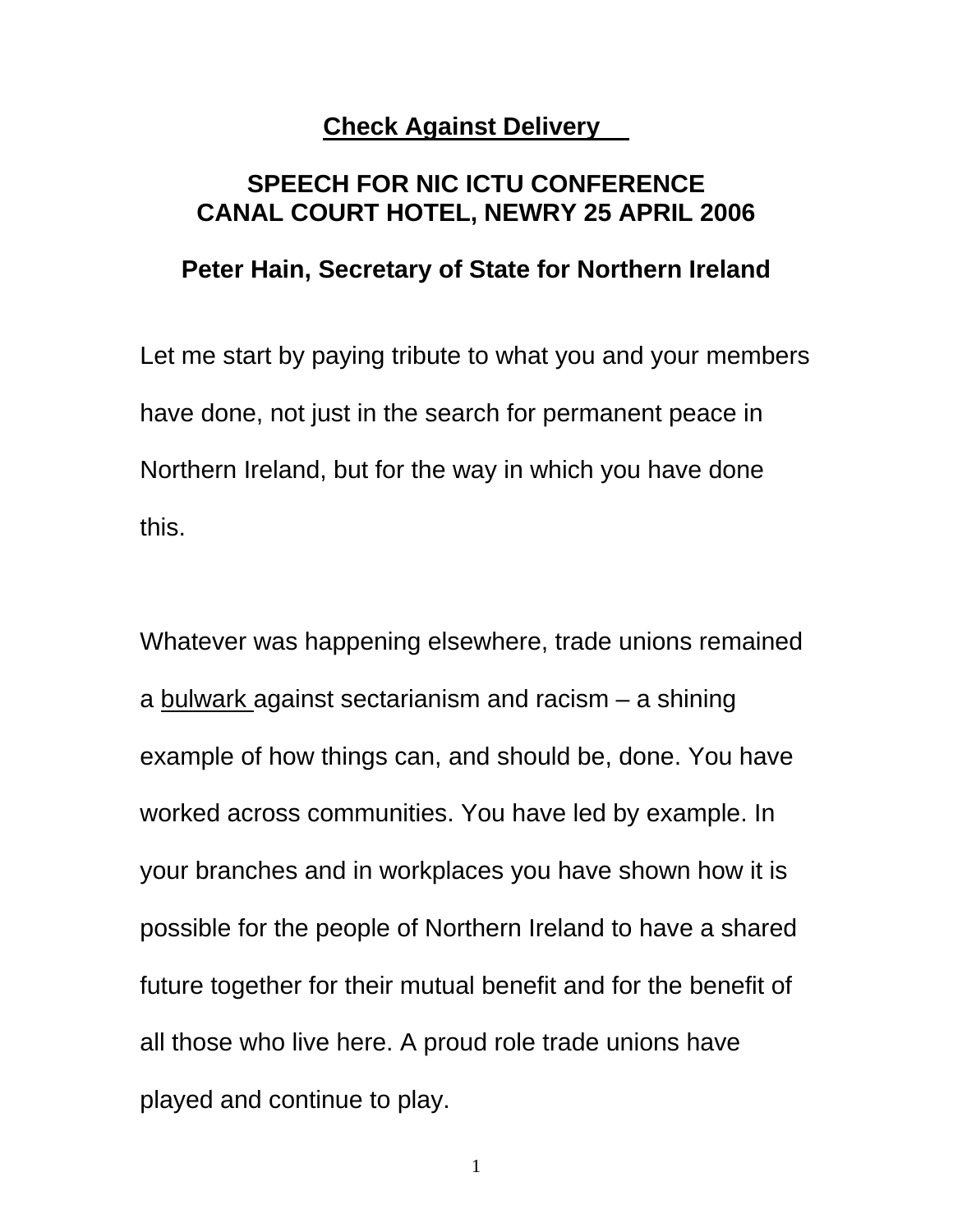I thank you for what you have done and I cannot emphasise too strongly how important it is that you carry on with your efforts. You are living proof that a shared future can work.

And a shared future is what there must be if the people of Northern Ireland are to thrive and prosper. It lies at the heart of government policy. A commitment that shapes and underpins all we do. A commitment we hold in common with the Irish government and all those, both here and abroad, who have made such efforts for peace over the past decade.

There can be no alternative to a shared future. Segregation and division is not an option. United We Stand Divided We Fall, has for long been the motto of trade unionists. It should equally become the motto of the people of Northern Ireland facing the great challenges that lie ahead.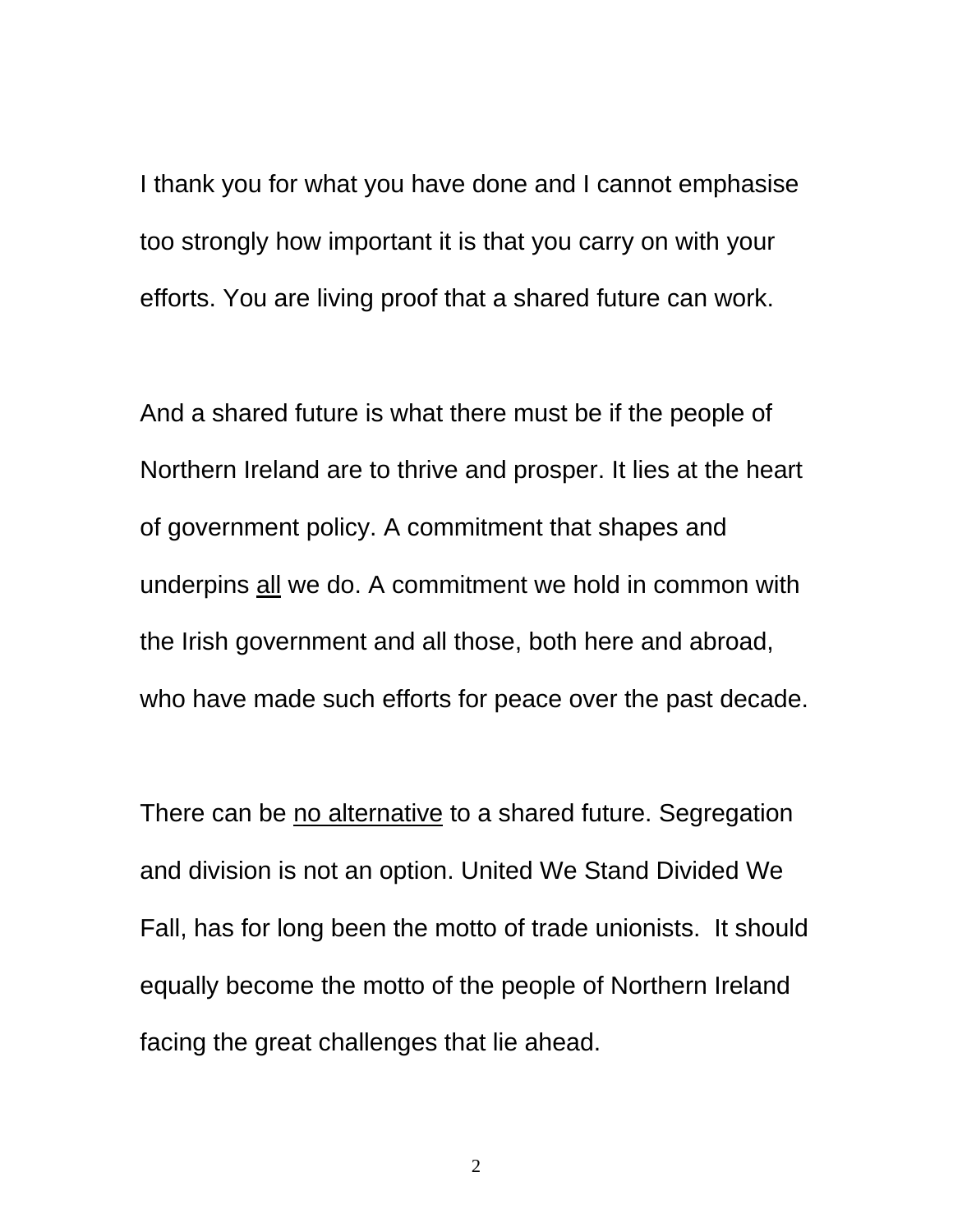United we must stand against competition from the global economy - united in security and prosperity. Divided we fall – back from the standard of living and quality of public services the people of Northern Ireland want and deserve.

Two years ago in China I saw engineering workers on 60p **an hour**. Two weeks ago In India I saw its biggest company recruiting 6,000 university graduates **a month**. China and India will gobble up our jobs and our trade and our prosperity if we don't put division behind us.

Too often around the world there has been too much segregation and prejudice, and behind it brutality and violence, leading ultimately to ethnic cleansing and war crimes.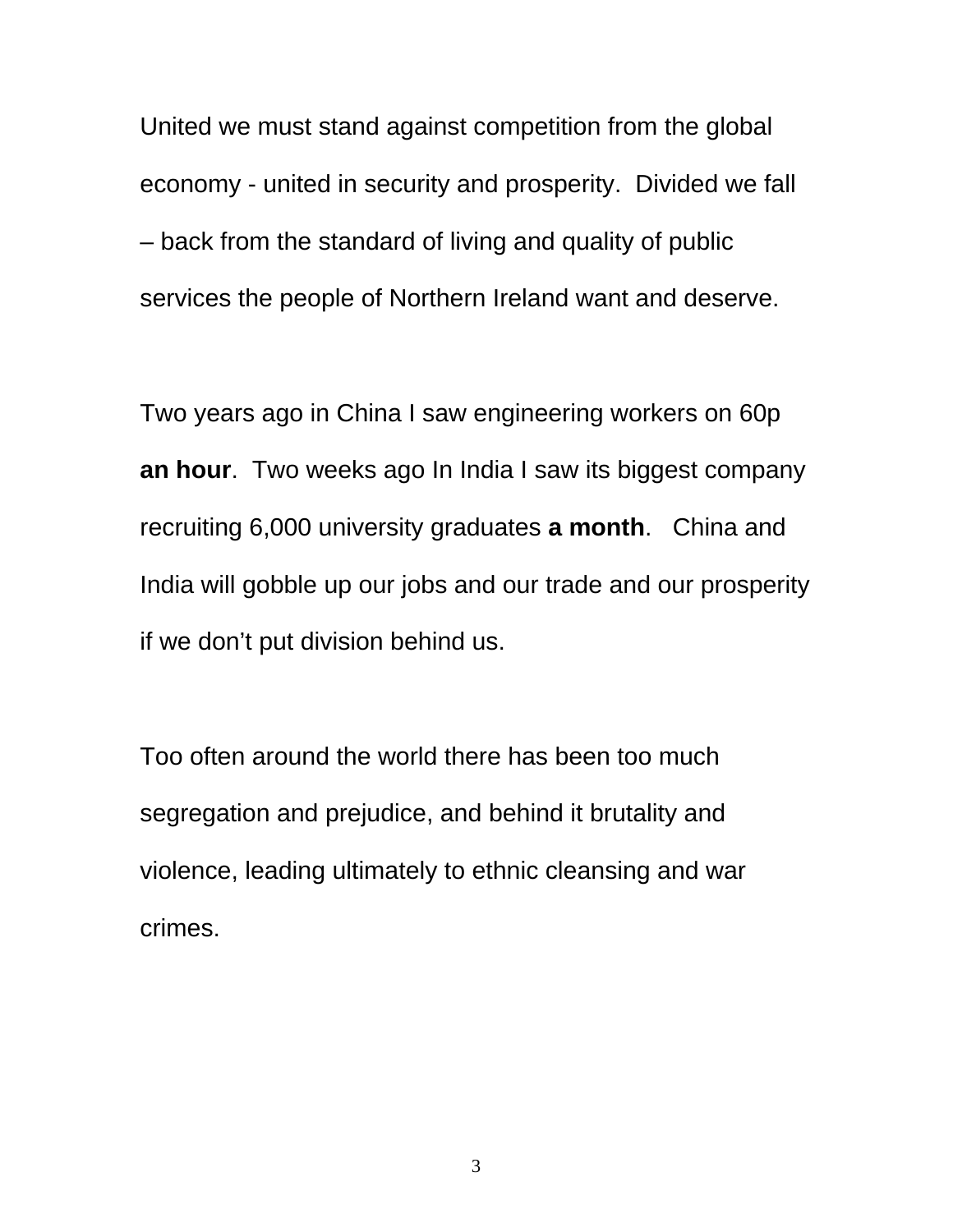Every responsible government, every responsible politician – indeed, every responsible citizen – must set themselves against such a course.

Without diminishing the difficulties we still face, we must not belittle the advances which have been made. Slowly but surely we are moving beyond the old demons to a society which is at peace with itself.

A Shared Future is not a meaningless slogan. It means we stand together, not apart. It means sharing democracy, sharing power, sharing cross-border relationships: the heart of the Belfast Agreement endorsed by the people standing together in the referendum.

Peace is never a short-term project. Nor is it ever easy.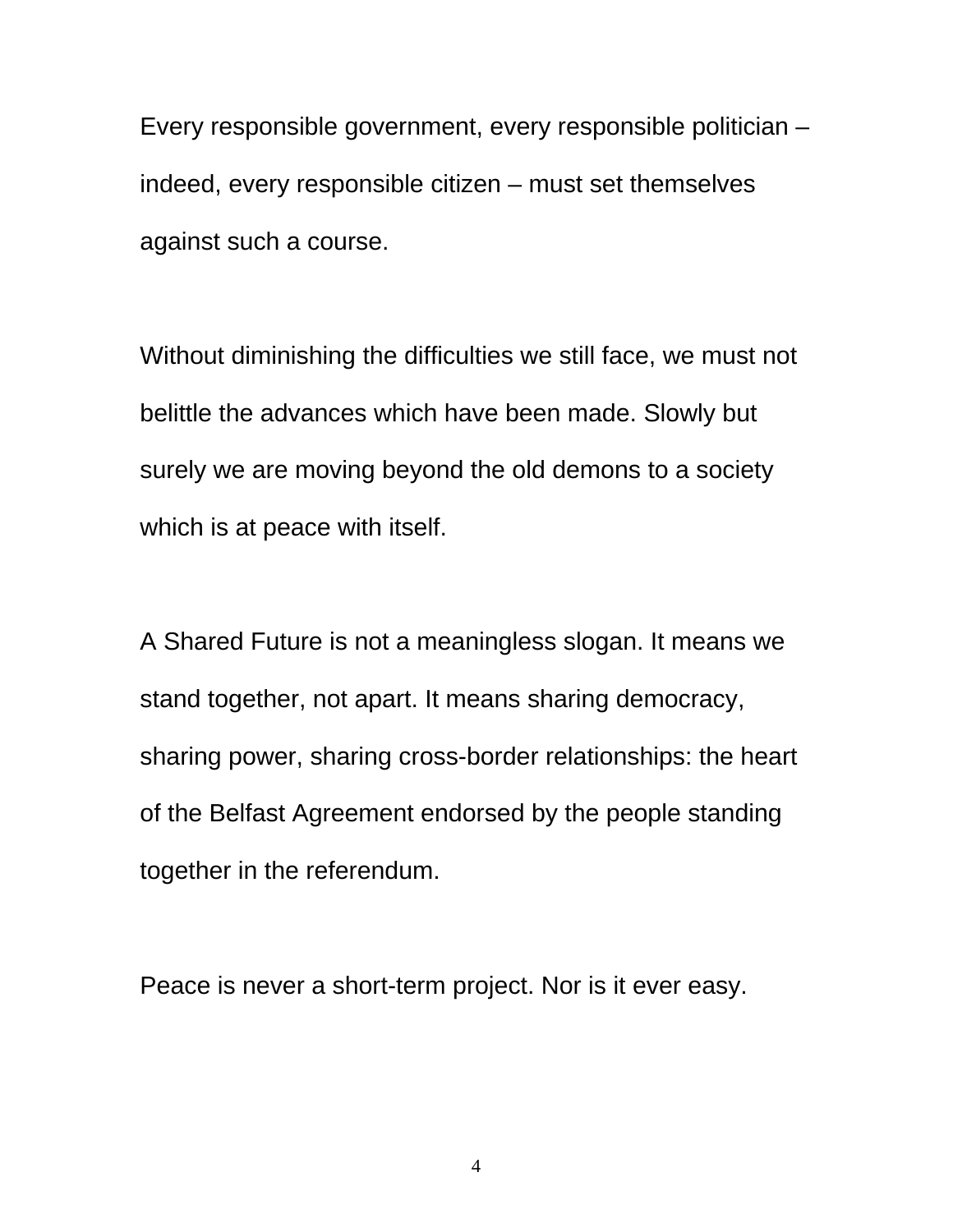But the fruits of peace are so great – and the alternative so terrible – that the search for peace, and the prosperity it can bring, must never be abandoned.

It has taken the European Union more than half a century to get to where it is now. It arose from the ashes of World War Two with its guiding principle to replace the war-war which had dogged Europe for much of the previous millennium with jaw-jaw.

Gradually, through discussion and debate and agreement, through trade and the free movement of capital and labour, it progressed and helped to generate wealth, stability and high social standards unthinkable in the first half of the twentieth century, in a continent on which, over the ages, more nations had fought against each other than anywhere else in the world.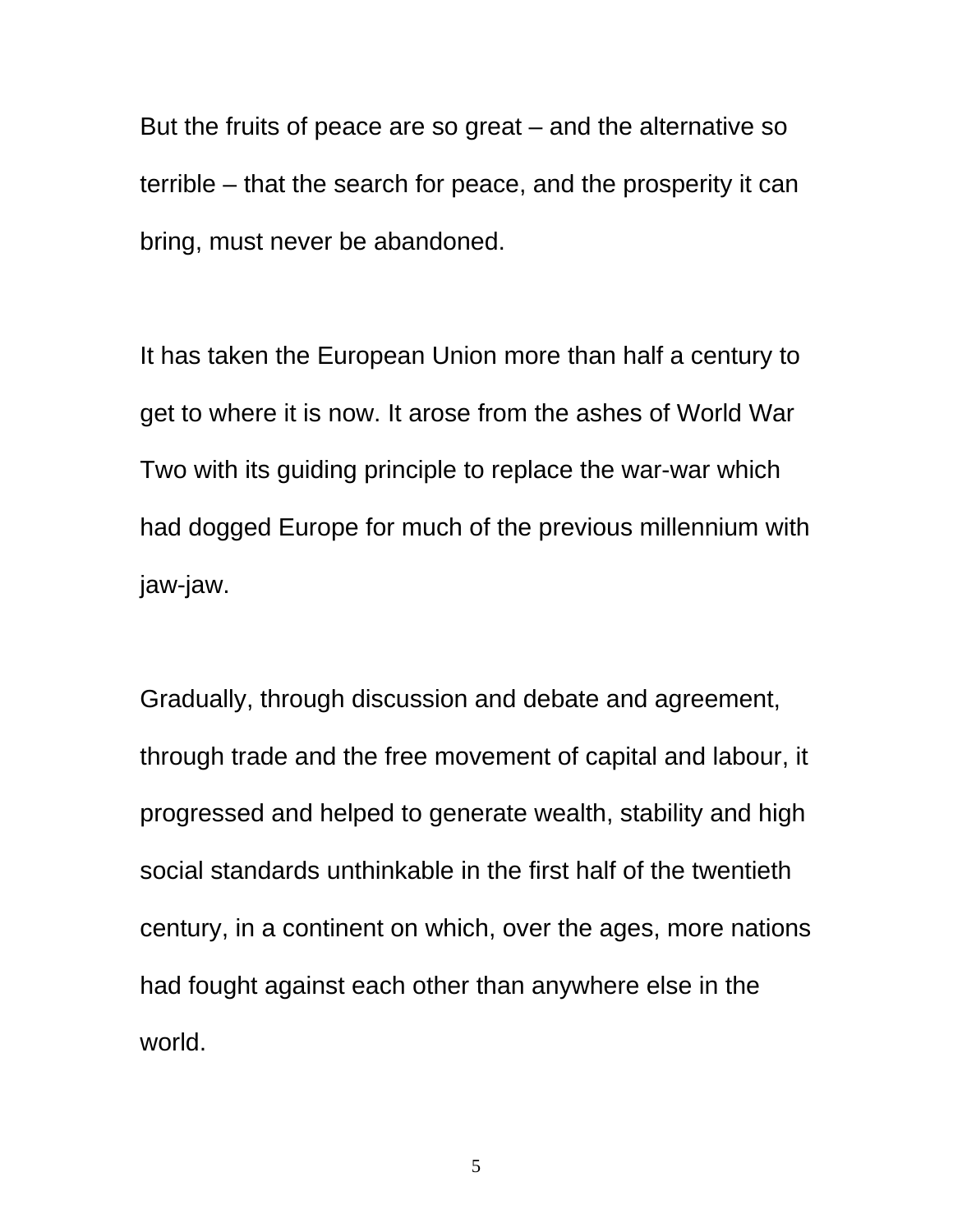The remarkable success of the Republic's economy is to a great measure due to the way it has grasped the opportunities offered by the EU.

Now Northern Ireland has the chance to share in that future – to share in the enormous growth that has occurred south of the border over the past fifteen years. In future, crossborder co-operation will be an essential element in developing a sustainable Northern Irish economy.

But nobody should be in any doubt that spreading prosperity depends on social and political stability being achieved here. That is essential if we are to have a shared and peaceful society. One, which can attract and retain investment, welcome both tourists and newcomers, and demonstrate a political culture that is both generous and co-operative.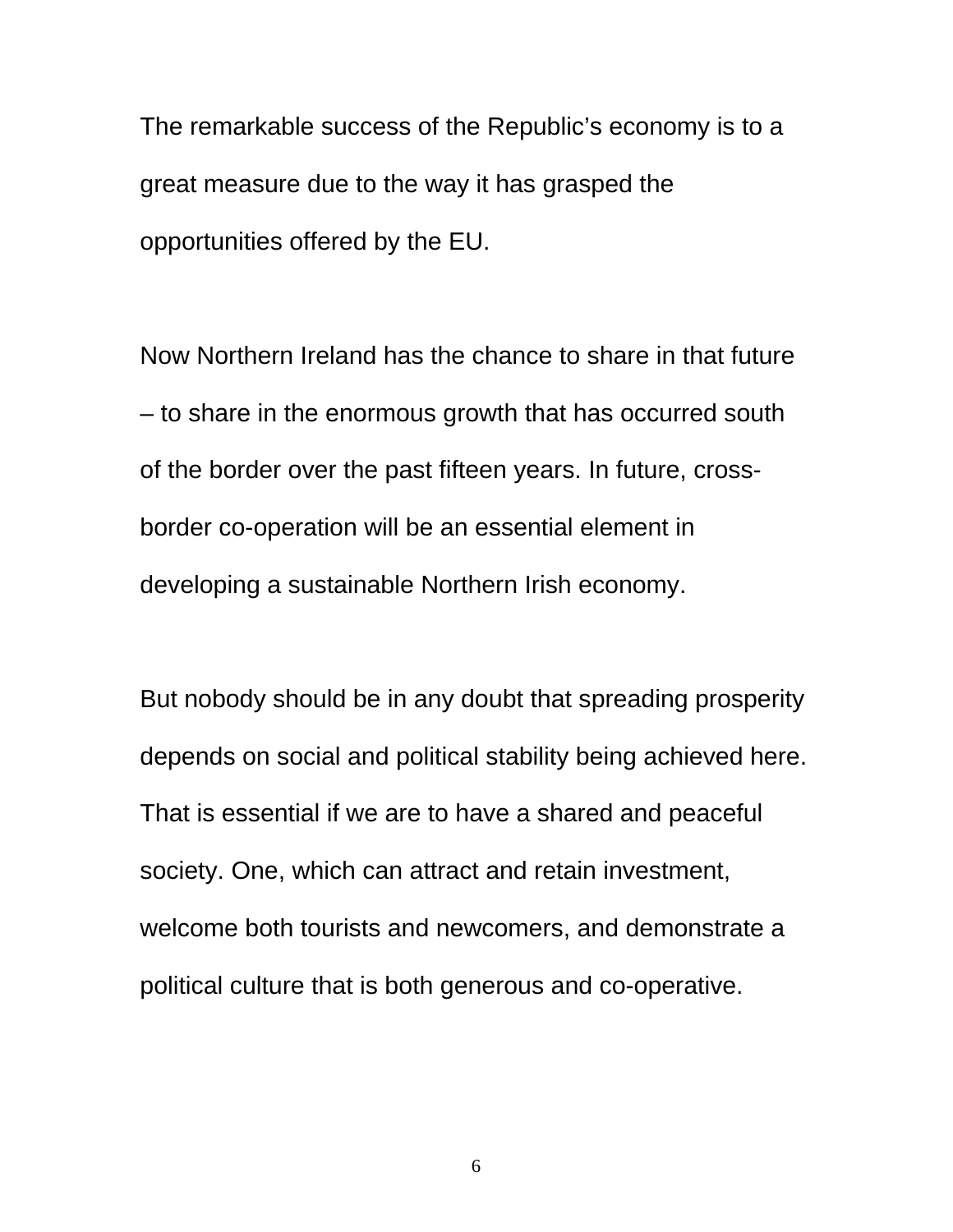Northern Ireland's days of segregation must be ended. High walls – physical or emotional - are no solution to deep divisions, as we know from the last thirty five years in Belfast. They buy only time, they do not create peace. They do not replace old past enmity with new future trust.

Sustainable peace in Northern Ireland will require many years of effort. But the government is determined to set the direction towards a normal civic society in which all people are of equal value, where differences are resolved through dialogue, and where people are treated impartially. A society in which there is equity, respect for diversity and a recognition of our interdependence.

The document, *A Shared Future*, which the Government published last year, clearly indicated the direction in which we wish to go.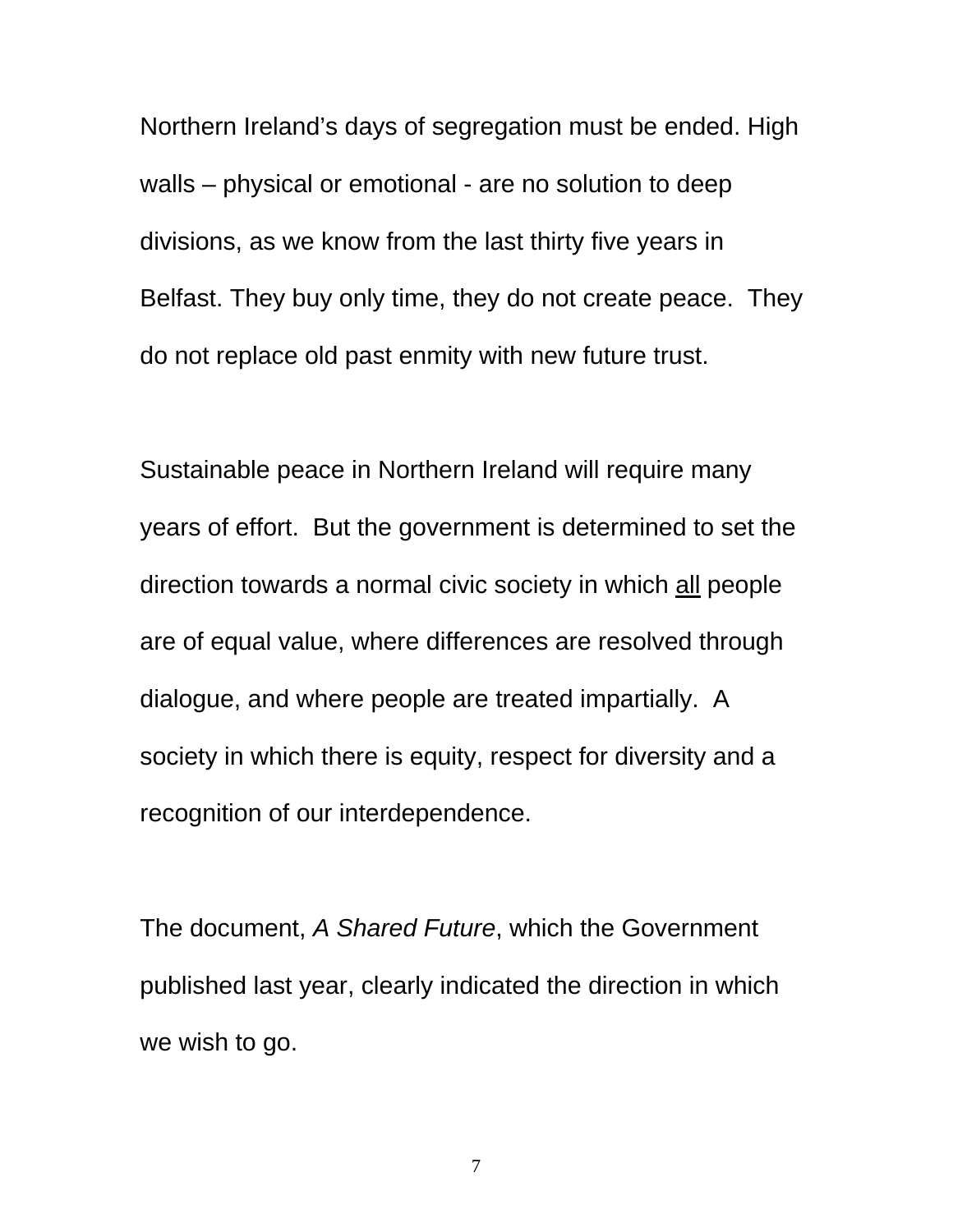The policy framework followed a very successful consultation in which more than 10,000 people participated. Anyone reading the responses can be in no doubt that the people of Northern Ireland long to escape the bitterness of sectarianism.

Through this policy, the government is determined to set a direction which will become part of the DNA of a new Northern Ireland. My colleague Jeff Rooker will announce the first action plans for A Shared Future and the Racial Equality Strategy on Thursday. For these good intentions to have real meaning, however, it is essential that they are turned into actions.

And that must start with reconciliation – reconciliation which is not an event, but a process that takes time.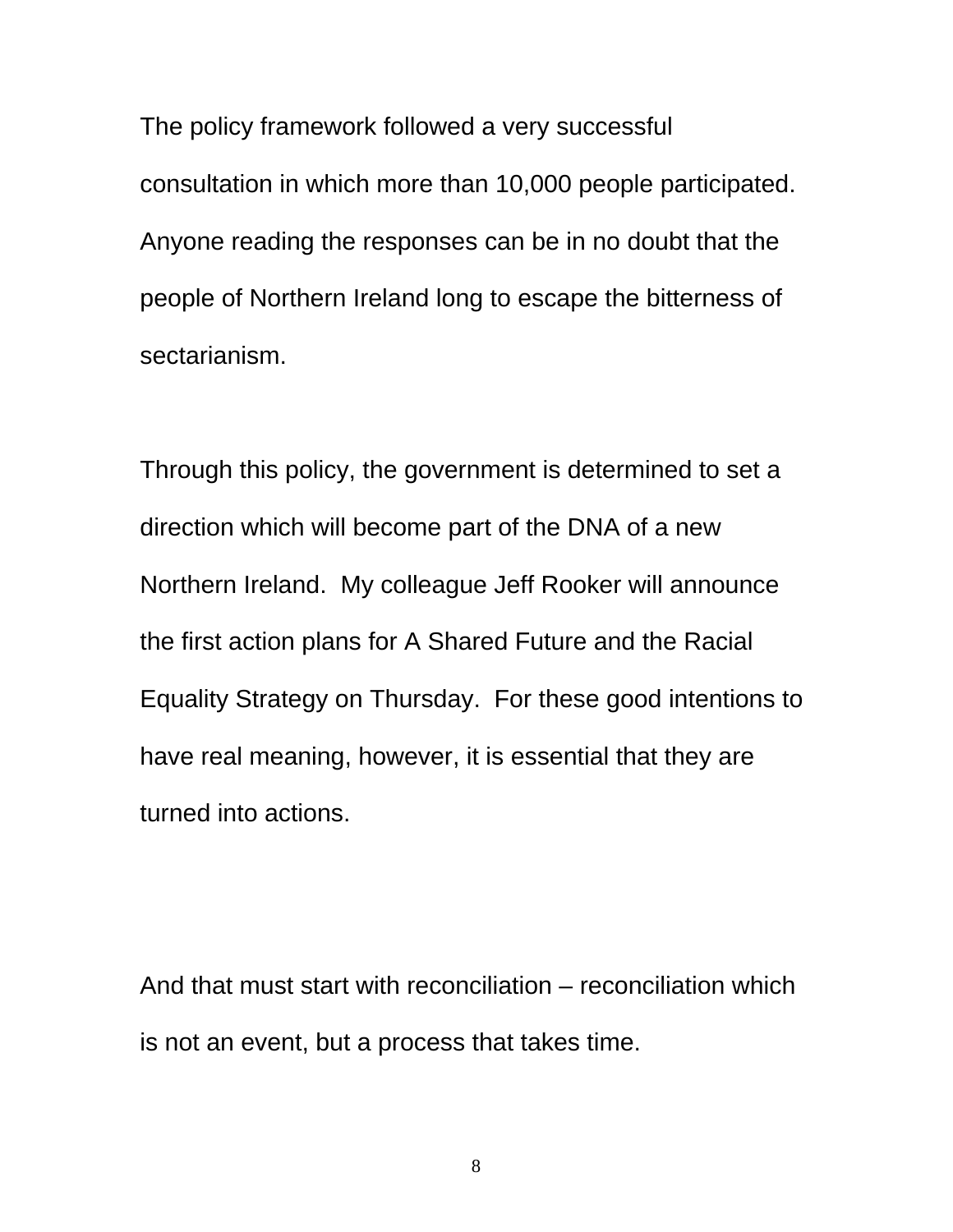Without reconciliation, there will remain division and distrust.

And division and distrust ultimately destroys lives, families and communities. It also destroys prosperity, hope and opportunity for all.

Division and antagonism have a direct impact on investment and tourism, on personal and community safety and policing, on education, housing and health, on urban and rural regeneration, on community and economic development, on culture and the arts and on incoming minorities.

Of course, Northern Ireland is not alone in facing challenges of integration and community cohesion. What marks it out is its tradition of segregation and paramilitary organisations which can distort and destroy the quality of life for many people.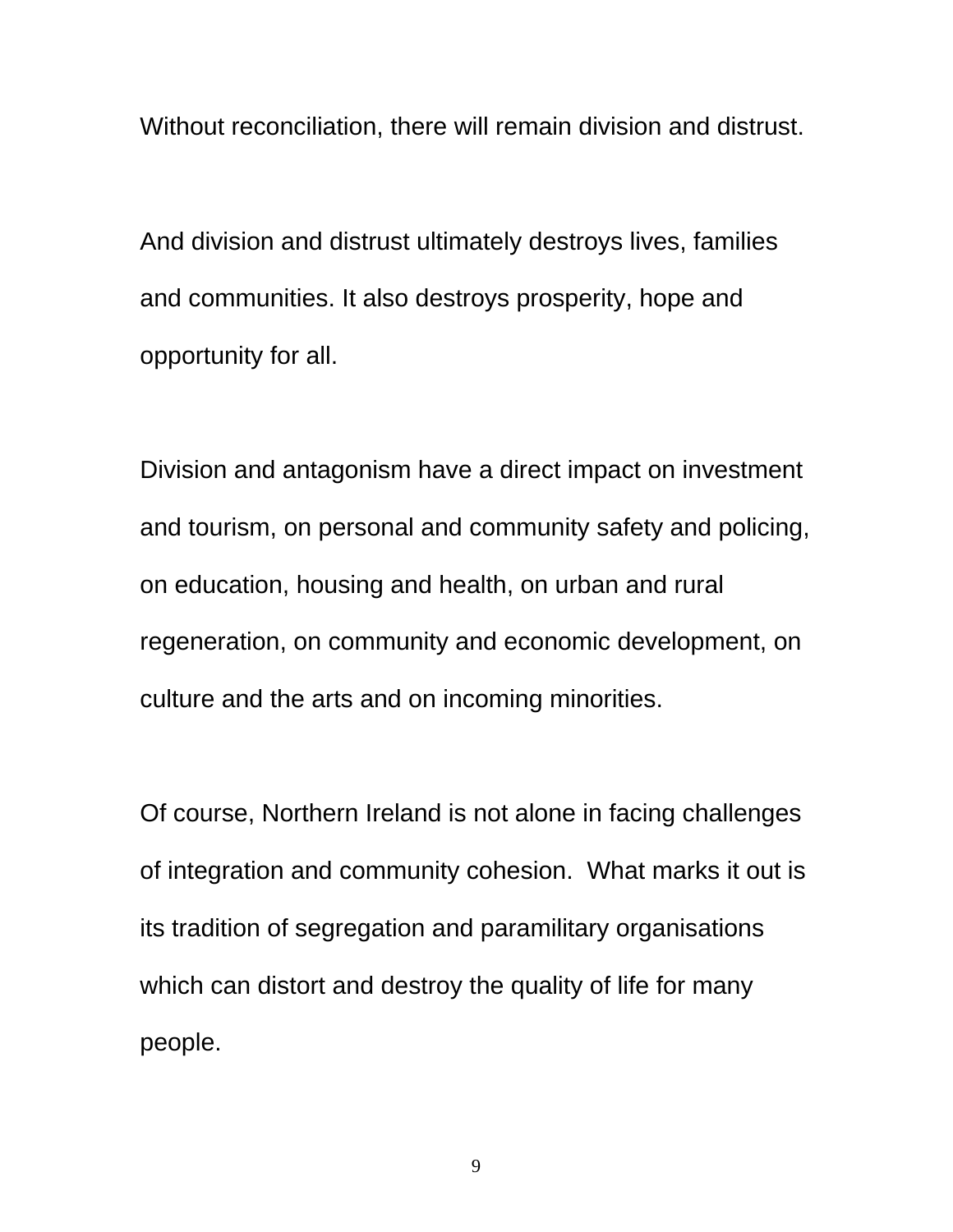The challenges in the world today are so great that no nation or community can afford to be obsessed with its own introspective problems. We have to compete with global economic giants like China and India.

That will be hard enough if we are pulling together. To attempt it with a divided society would mean certain failure.

And so there are practical reasons why we must move towards a shared future. And the ways we do that are practical, too. For example, our public spaces and town centres must be shared spaces. Areas for all communities, not just one community.

Recent developments like Victoria Square will only be viable if they are free and safe for all.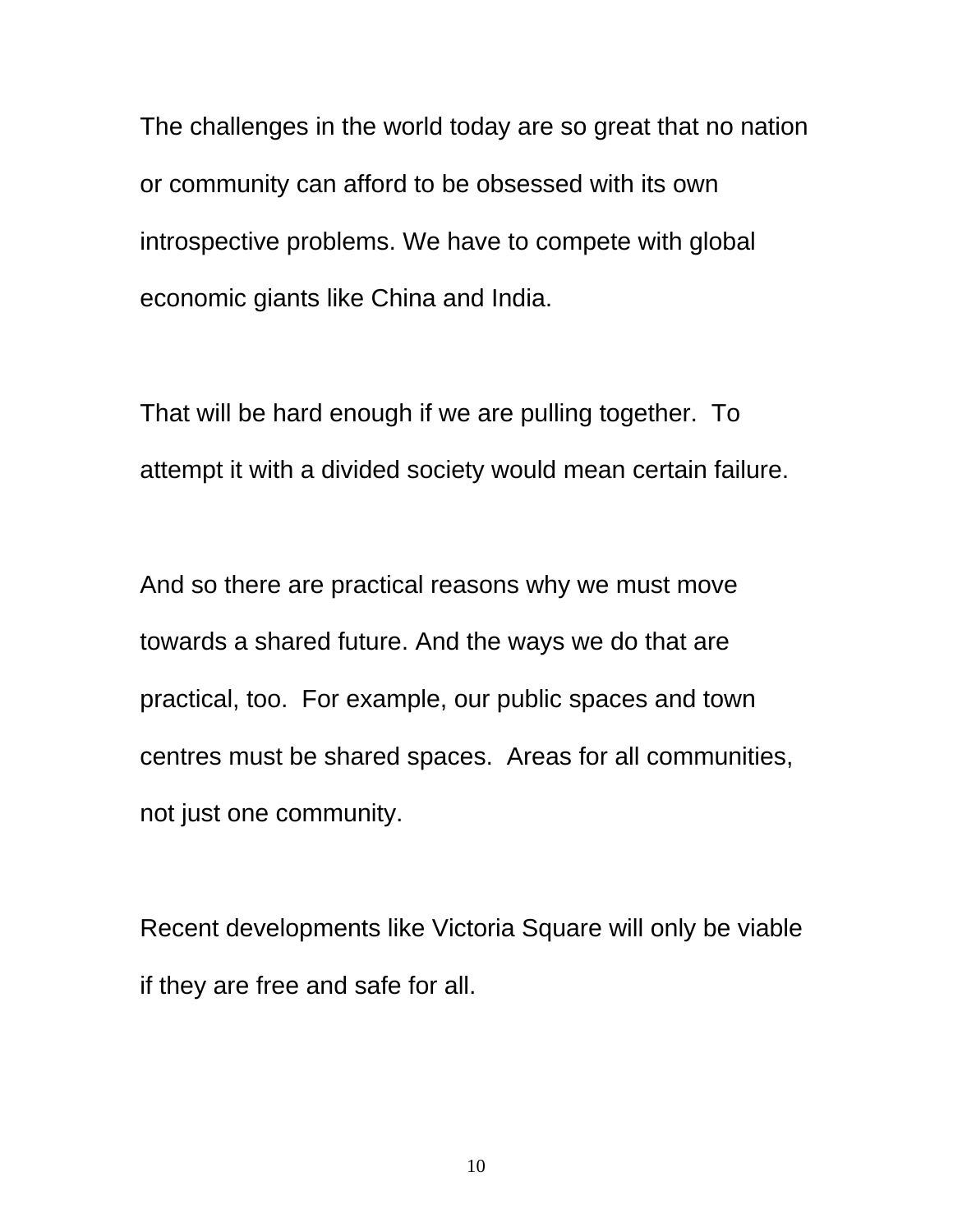The sustainability of the economy of the Shankill Road or Derry City Centre or Portadown or Newry depends on everyone being and feeling safe to shop and travel.

The public and private sectors are investing millions of pounds in developments in Belfast City Centre, in the Titanic and Catherdral Quarters. All will succeed if they become the shared hubs of a new economy. They will fail if they degenerate into sectarian scrambles, in which success is measured in square feet of territory rather than shared employment, housing and services for all.

There are enormous opportunities in the redevelopment of the Crumlin Road to generate a prosperous and outwardlooking face for North Belfast – but only if we avoid the temptation of turning it into a further bitter sectarian divide.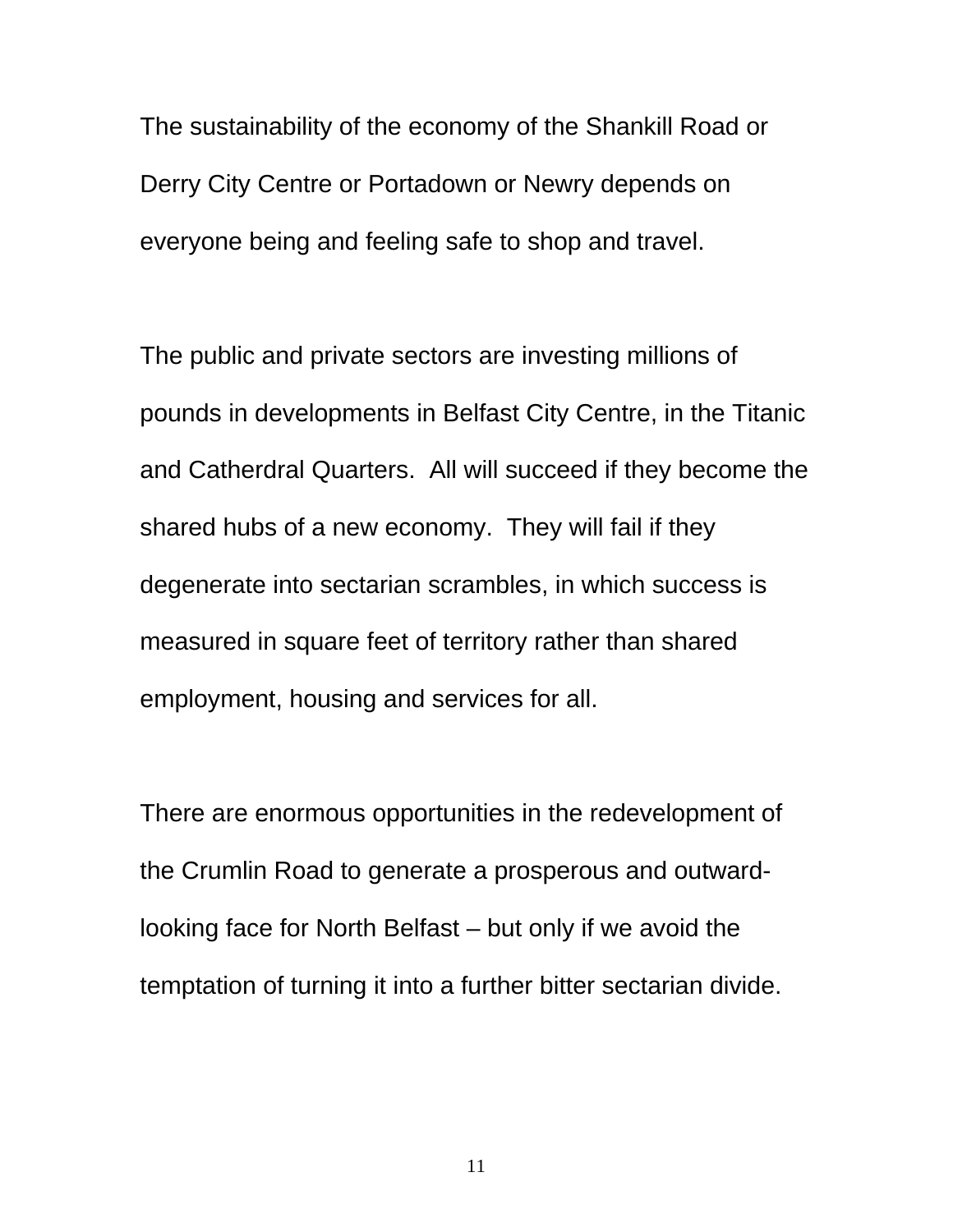We can already see in the West Belfast Regeneration Partnership Project – which was initiated by Unison – a practical example of creating inclusive methods of making things happen on the basis of need while changing the patterns of the past through inclusive ways of working together in partnership.

In too many areas reminders of a divided society still remain, with paramilitary murals along peace-lines and on streets and housing estates in interface areas. This is despite the growing number of local initiatives to replace them. Those visible manifestations of sectarianism and racism must be removed, particularly illegal and aggressive paramilitary displays.

In their place must be created safe and shared spaces for people to meet, play, work and live together.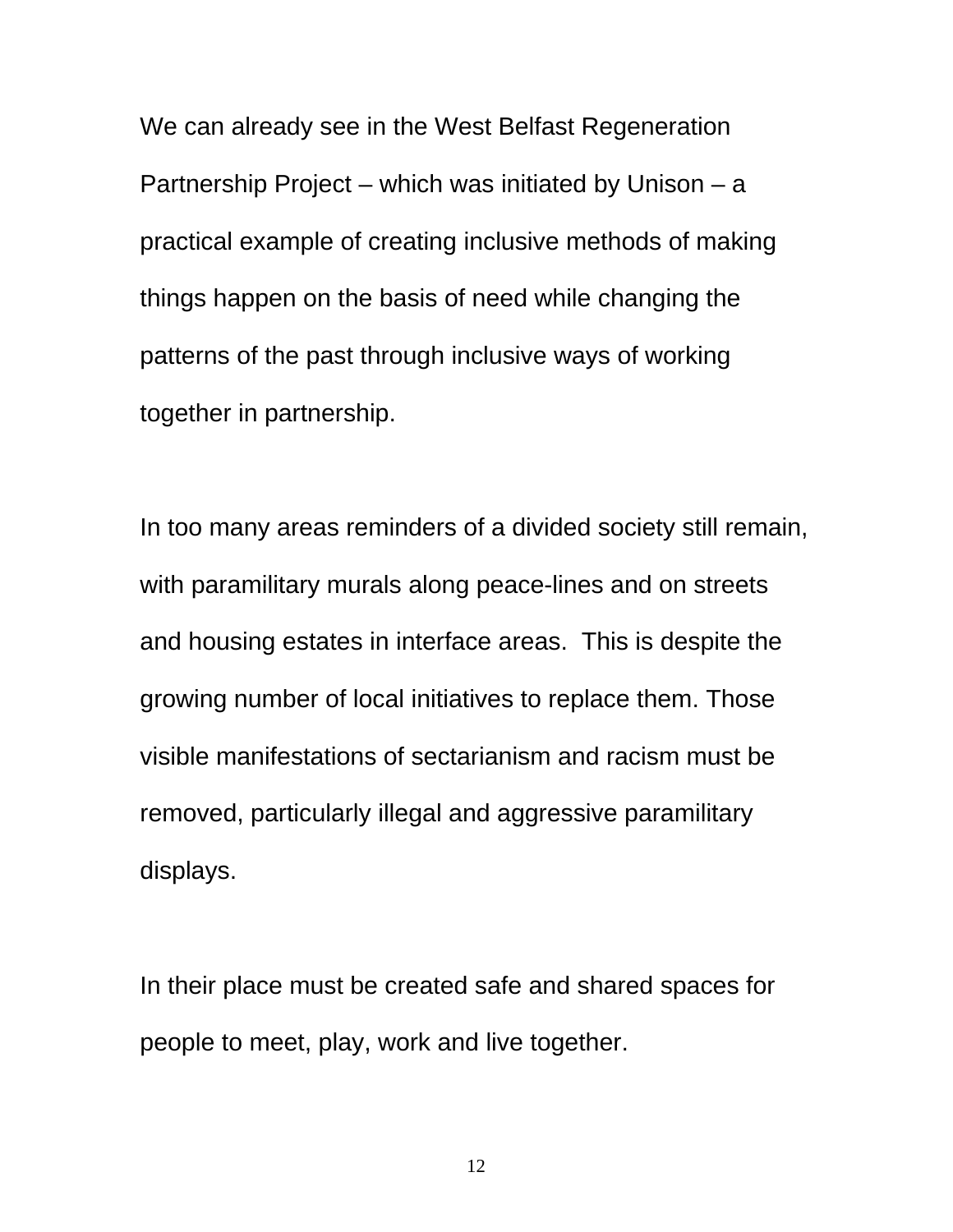Through the community-based arts project 'Re-imaging Communities' we want to transform these divisive images and replace them with interesting and creative works of art which will project a positive image welcoming to all communities. We want to encourage partnerships between communities and engender a sense of pride in space shared with neighbours, so that peace-lines are gradually transformed to a dynamic, welcoming and safer environment.

One example of how an accepted part of life can be used to change things is our library system.

The network of public libraries across Northern Ireland traditionally provides an immensely valuable resource for the pursuit of cultural and educational activities.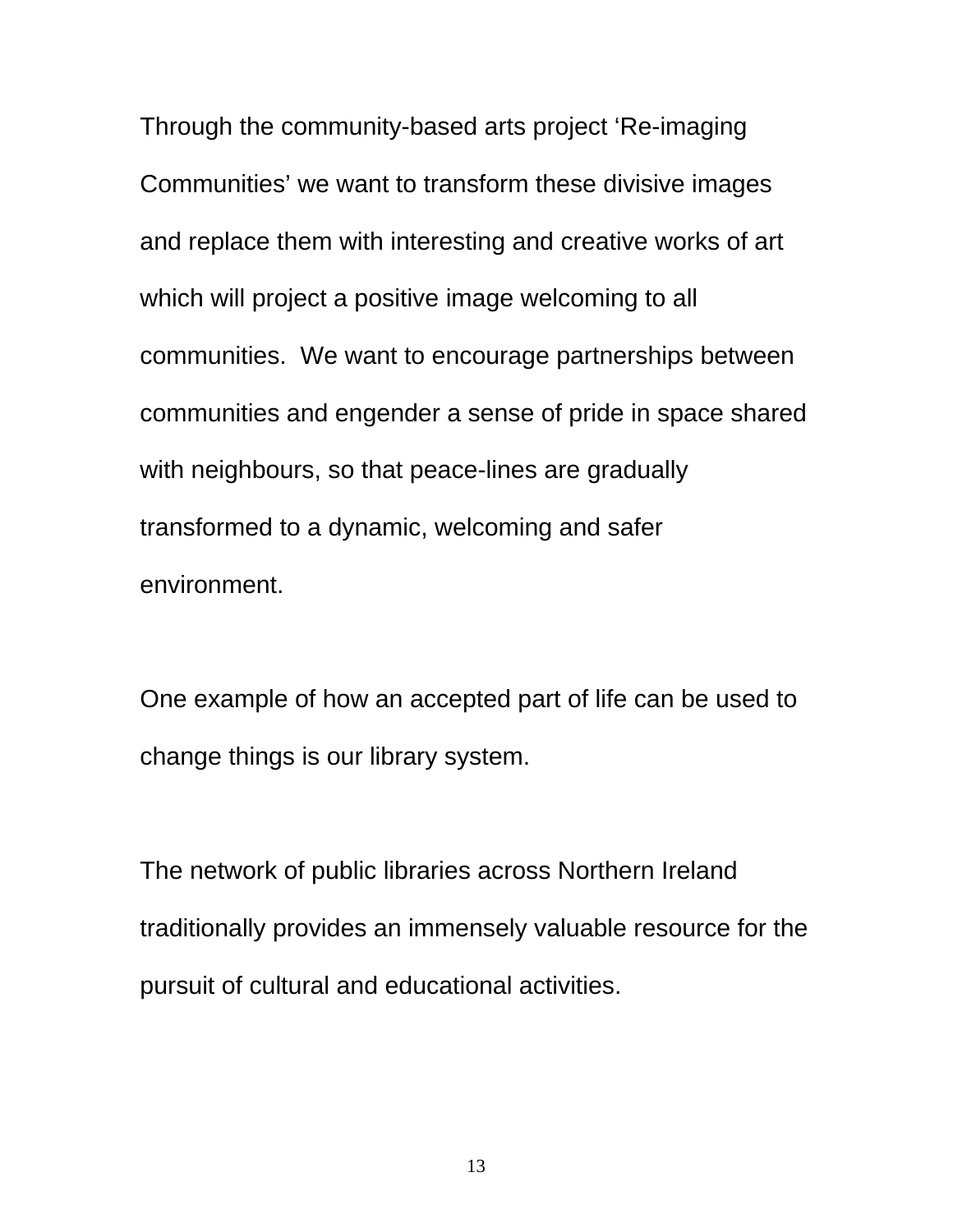It offers free or very low-cost access to books, music and film for pleasure and enlightenment, and to a wealth of information on the internet, with the expertise of library staff to assist people.

Now in addition, libraries have become among the most important shared spaces at local level. Great efforts are made to ensure they offer a shared and welcoming environment.

There can be no such thing as separate and equal in Northern Ireland. There is only separate and poor. People who live in sectarian divides, not only face an unequal risk of violence, but they suffer lower living standards. For economic development in deprived areas requires political stability.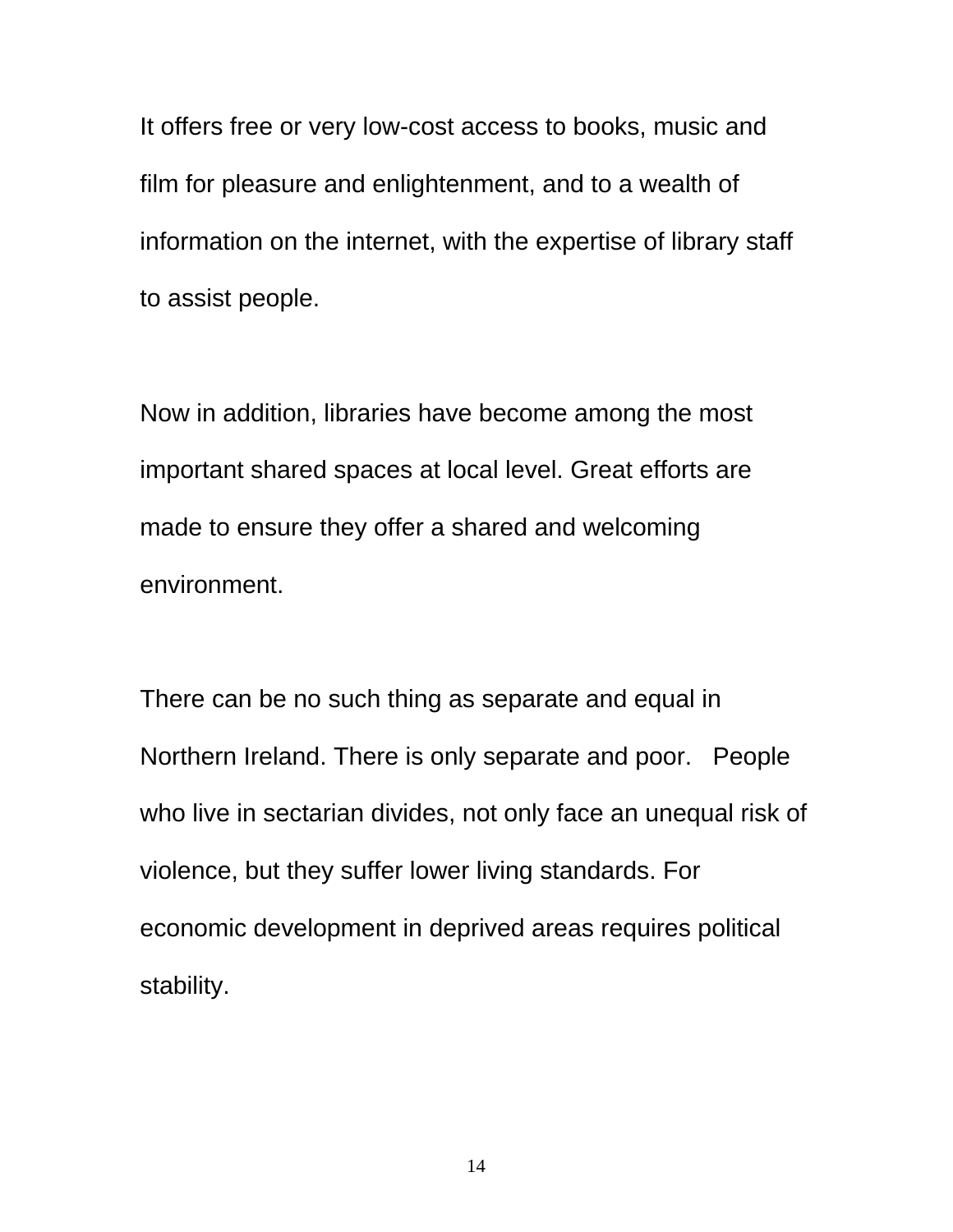There is no doubt that poverty contributes to violence. Just as violence has contributed enormously to the poverty of many lives, especially in Belfast. It is hardly surprising that where levels of violence are high, levels of educational attainment are low, unemployment high and paramilitarism embedded.

Anyone with get up and go, gets up and goes. And the cycle of violence/low achievement/unemployment/poverty and so back to violence will continue down through future generations unless it can be stopped now.

The rule of law – through proper policing and a thorough commitment to equal treatment and human rights – is the basis of all progress, and one of the real successes of the peace process.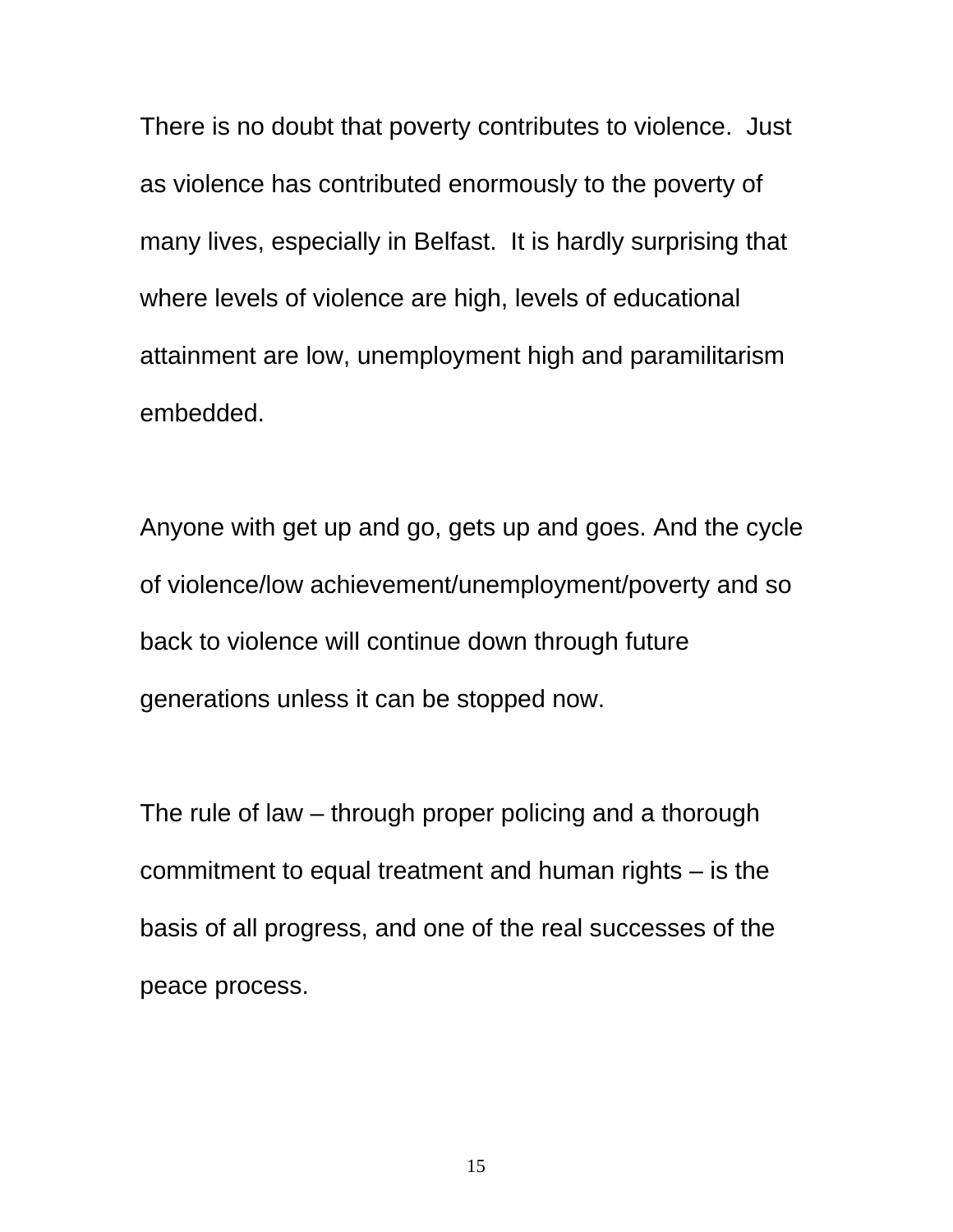But there are limits to what the law can achieve. Though its involvement is vital some changes can only come about through altering attitudes. Divided communities cannot be compelled to come together. Yet come together they must if we are to enjoy the rewards of a shared future.

Segregation is not benign. It means exclusion, hatred and inequality. Its founding principles are fear and distance. We cannot go on mistaking the pattern of segregated housing in Northern Ireland for choice. For many people it is a matter of fear. Survey after survey shows that, if safe, many would opt to live in mixed communities. In a modern western democracy, it is not acceptable to say that someone can or cannot live in a certain area because of their religion or race.

Breaking down the old barriers and bringing people together needs to start early.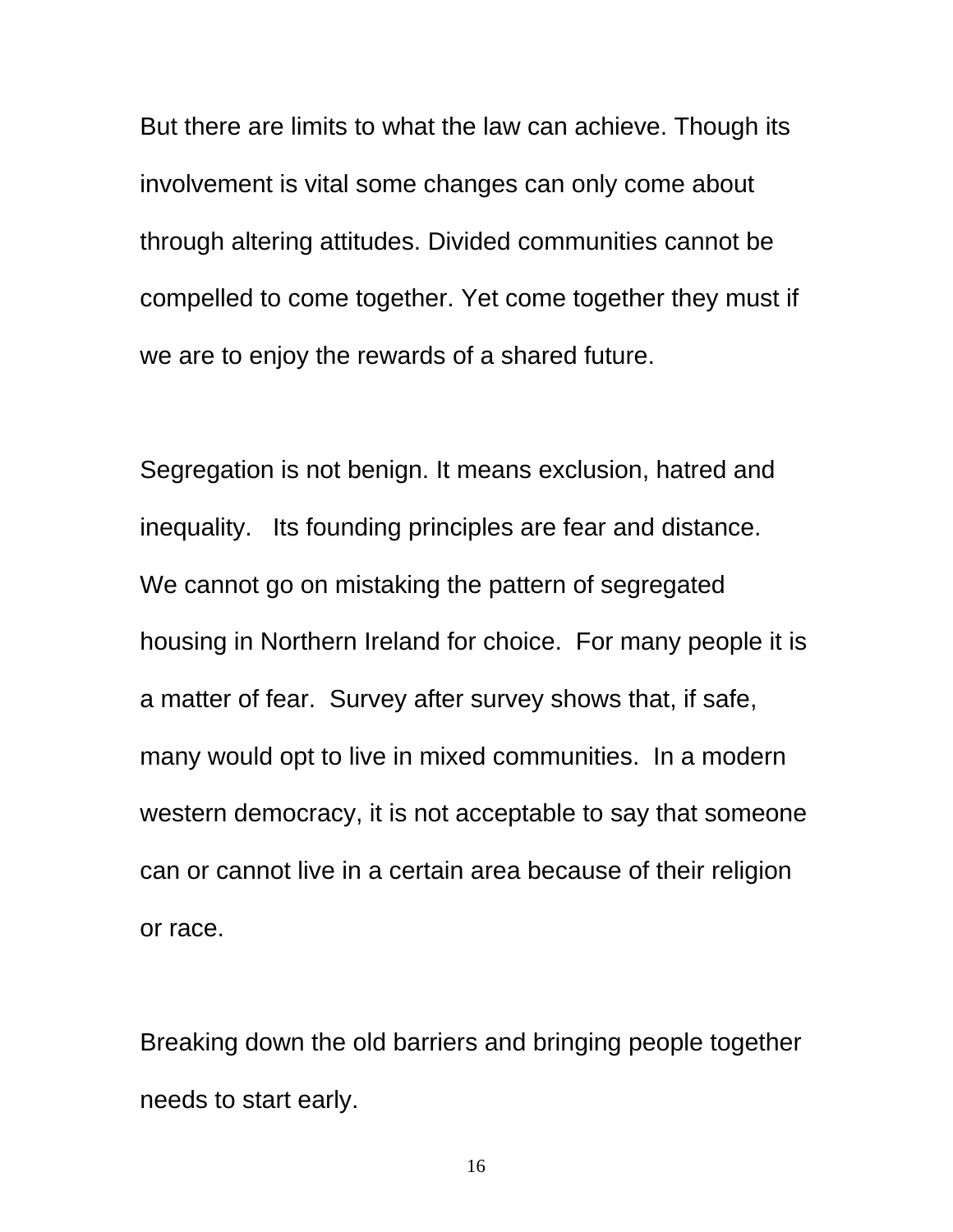Prejudices learned in childhood can affect someone for their entire life. Which is why education has been placed at the heart of our Shared Future programme.

The segregation of our school system comes at a high price, particularly at times of surplus capacity and sharply falling rolls. The result is that resources are spread more thinly or wasted, and vital needs go unmet.

We need to explore new ways of schooling which involve sharing facilities. That will give children and teachers not only better facilities but higher standards through a better use of resources.

The strategic review of education, to be led by Sir George Bain, will examine the funding of the system and will focus on the strategic planning and organisation of the estate taking into account curriculum changes and falling rolls.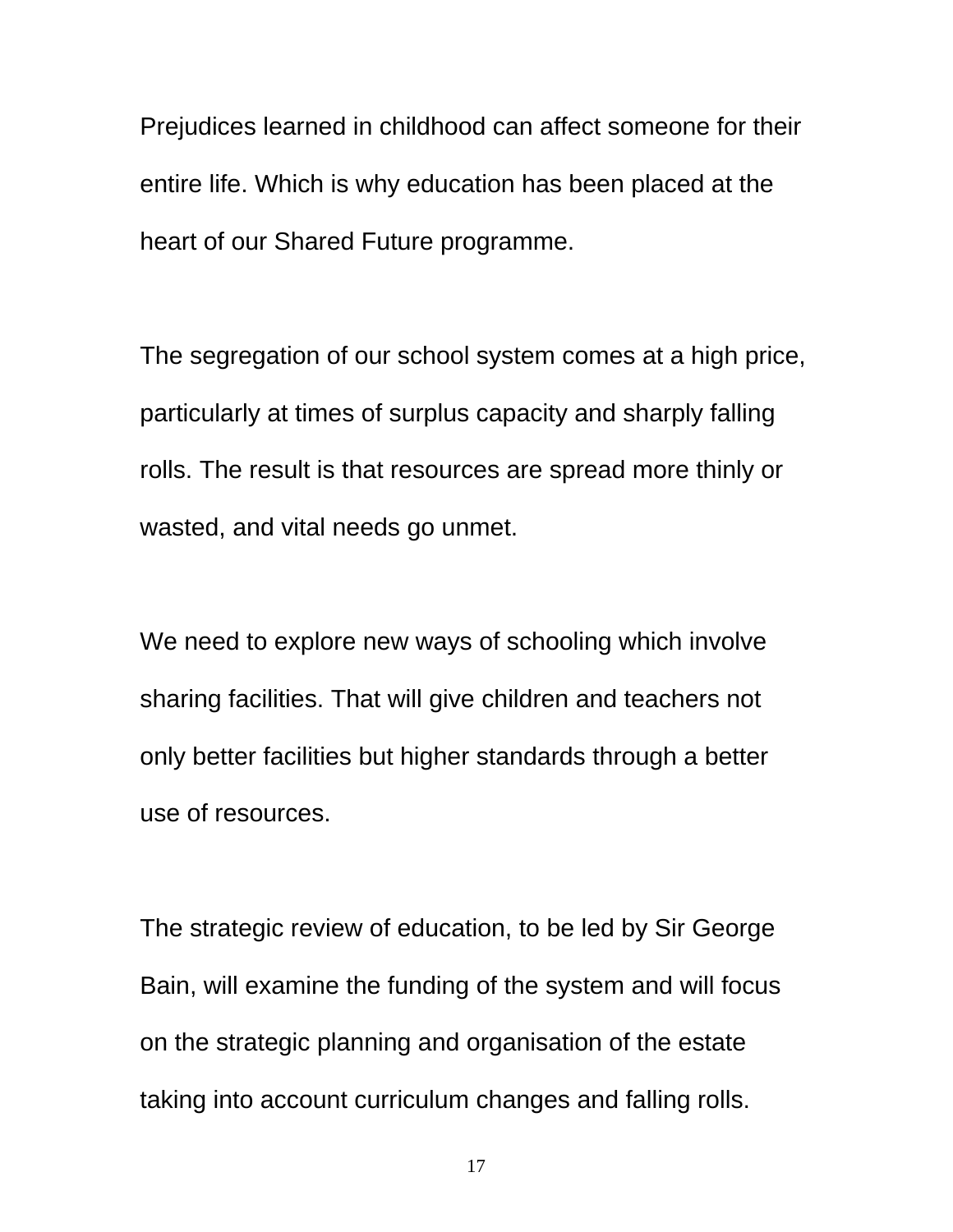An important element of this review will be to consider how best to meet our duty to encourage and facilitate integrated education.

In improving school planning we must tackle the challenges (and obvious tension) of addressing parental choice and the issue of falling rolls. Our ultimate aim must be to ensure that we are integrating educational provision across the board much more effectively, so that our educational resources are used to raise standards and opportunities for all, not to maintain costly and wasteful divisions.

That is an obligation on all of us who wish to see a better future for Northern Ireland. But sharing is not all about bricks and mortar as the integrated sector and other school sectors know very well.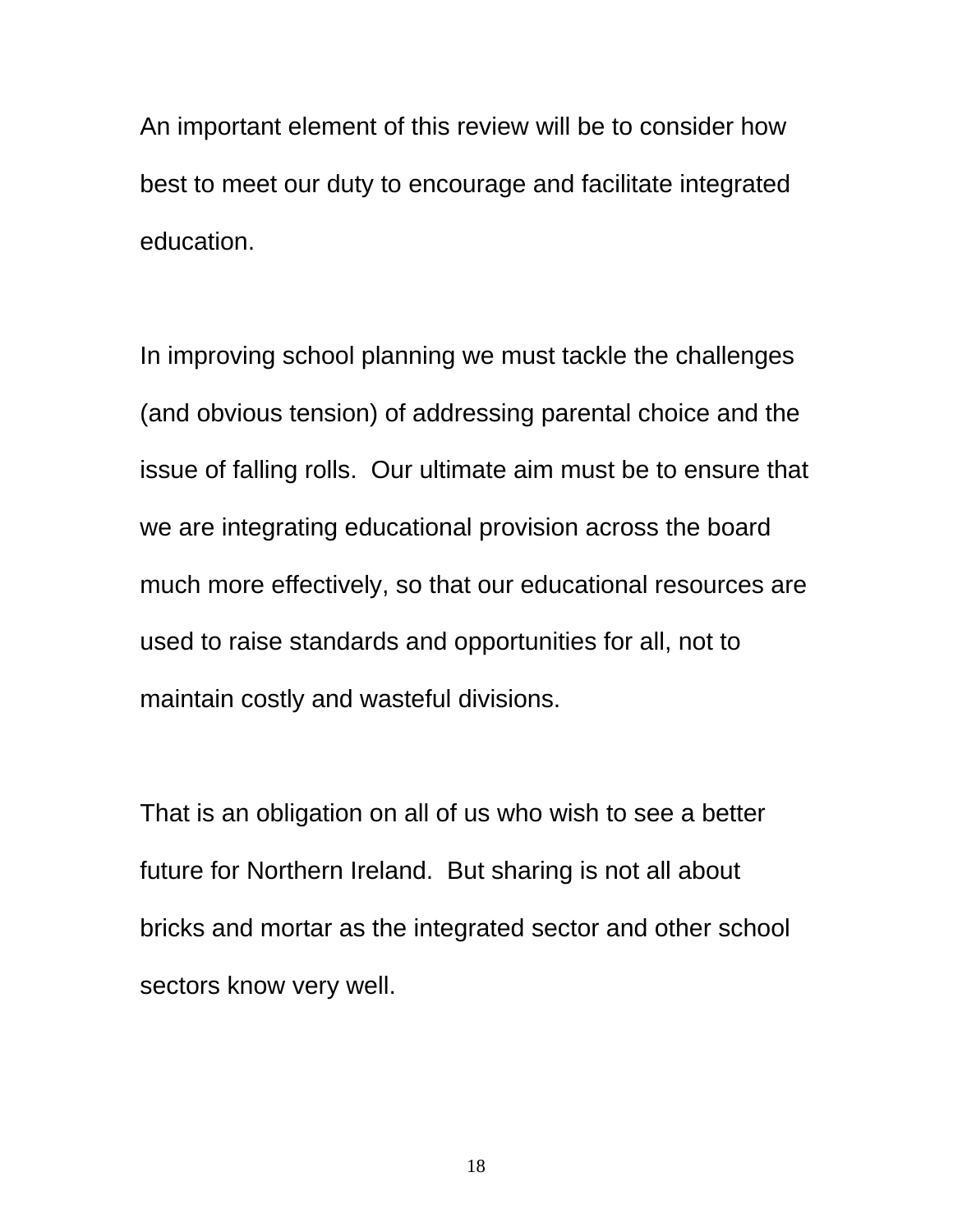The Department of Education funds programmes in the schools and youth sectors to bring together young people from both sides of the community divide to give them the opportunity to learn about each other.

We want to ensure that children and young people from the age of three to twenty-five are given the opportunity to see and experience how people of differing political and cultural traditions can live together in mutual respect, and with a shared understanding of their interdependence.

Building confidence is not only an objective for our young people. Teachers too need to have the skills to deal with difficult and contentious issues and our aim is for all teachers to be competent to prepare our young people for a shared future in a changing and diverse society.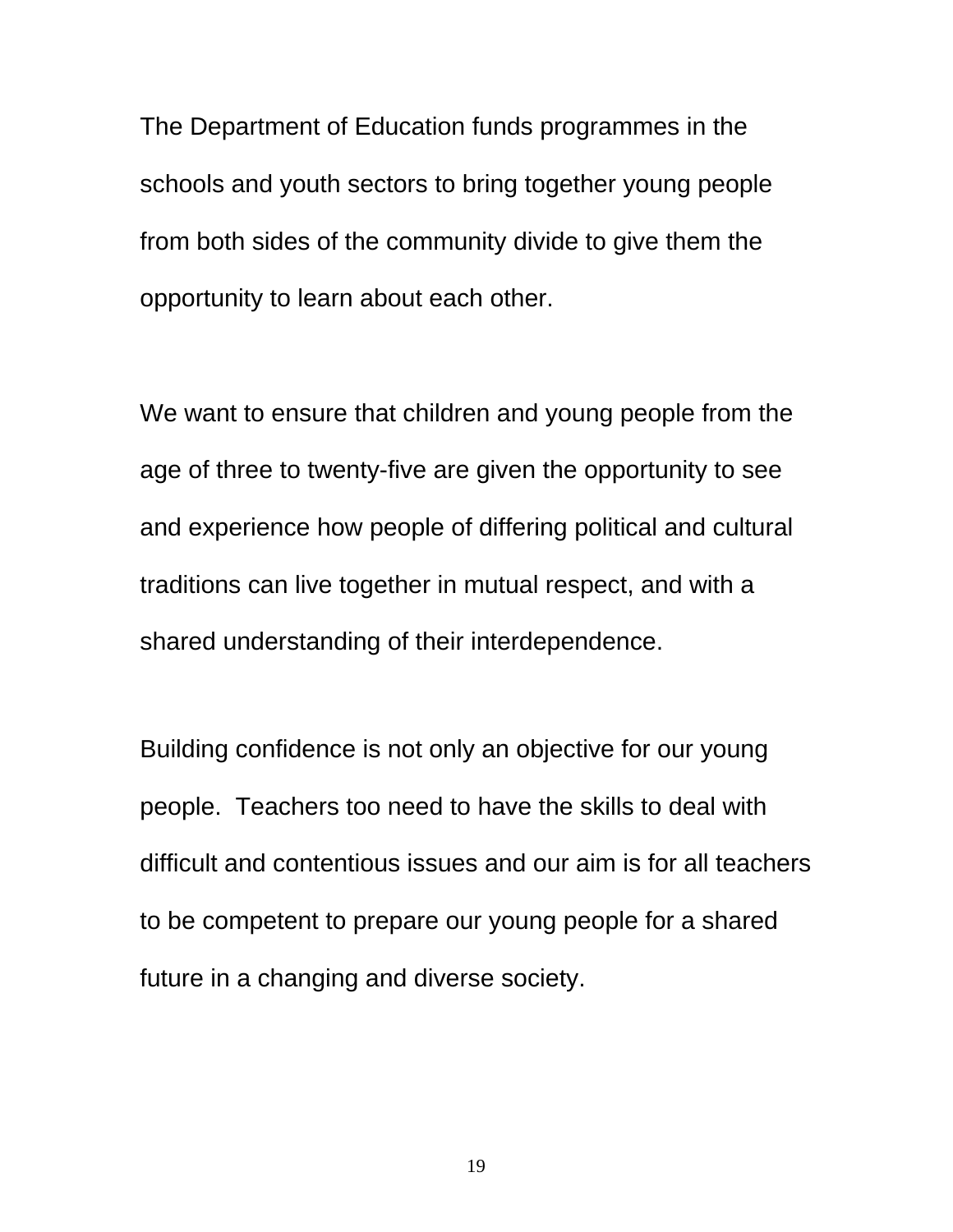We need to ensure that future generations in Northern Ireland are prepared for the challenges of diversity through an education system that promotes tolerance, common citizenship and human rights for all – within and across the traditional different models of schooling, but no child escapes being actively engaged with these themes of a shared future.

There are huge opportunities in local government, too. Central to the Review of Public Administration is a drive for a new civic leadership and shared, inclusive governance.

In the past, local government in Northern Ireland has been associated with sectarian fiefdoms and some of the most blatant acts of prejudice and segregation, leaving a legacy of mistrust.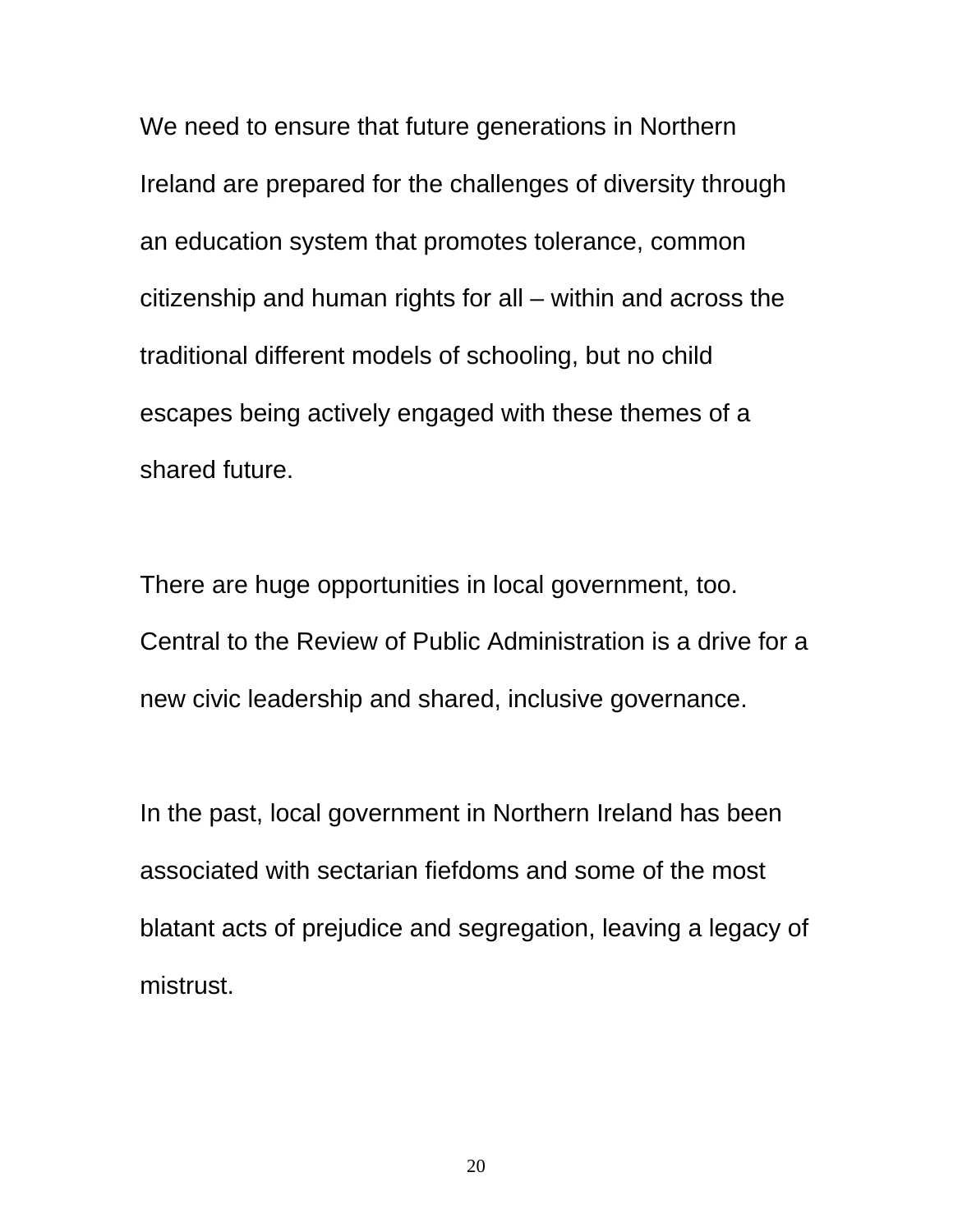To ensure a new-found confidence in an inclusive society which embraces diversity, we have placed *A Shared Future* at the heart of the RPA.

In devolving powers to a local level again, we will therefore embed equality of access and opportunity, so that every citizen – of whatever background or belief – can have confidence in their council's ability to deliver services evenhandedly, whilst also providing a genuine forum for political debate and dialogue.

To this end, a system of strong safeguards will form the centrepiece of the new model of local government. It will fundamentally differ from the current system by providing, for the first time, statutory checks and balances that will protect the rights of minority communities and individuals — on all sides.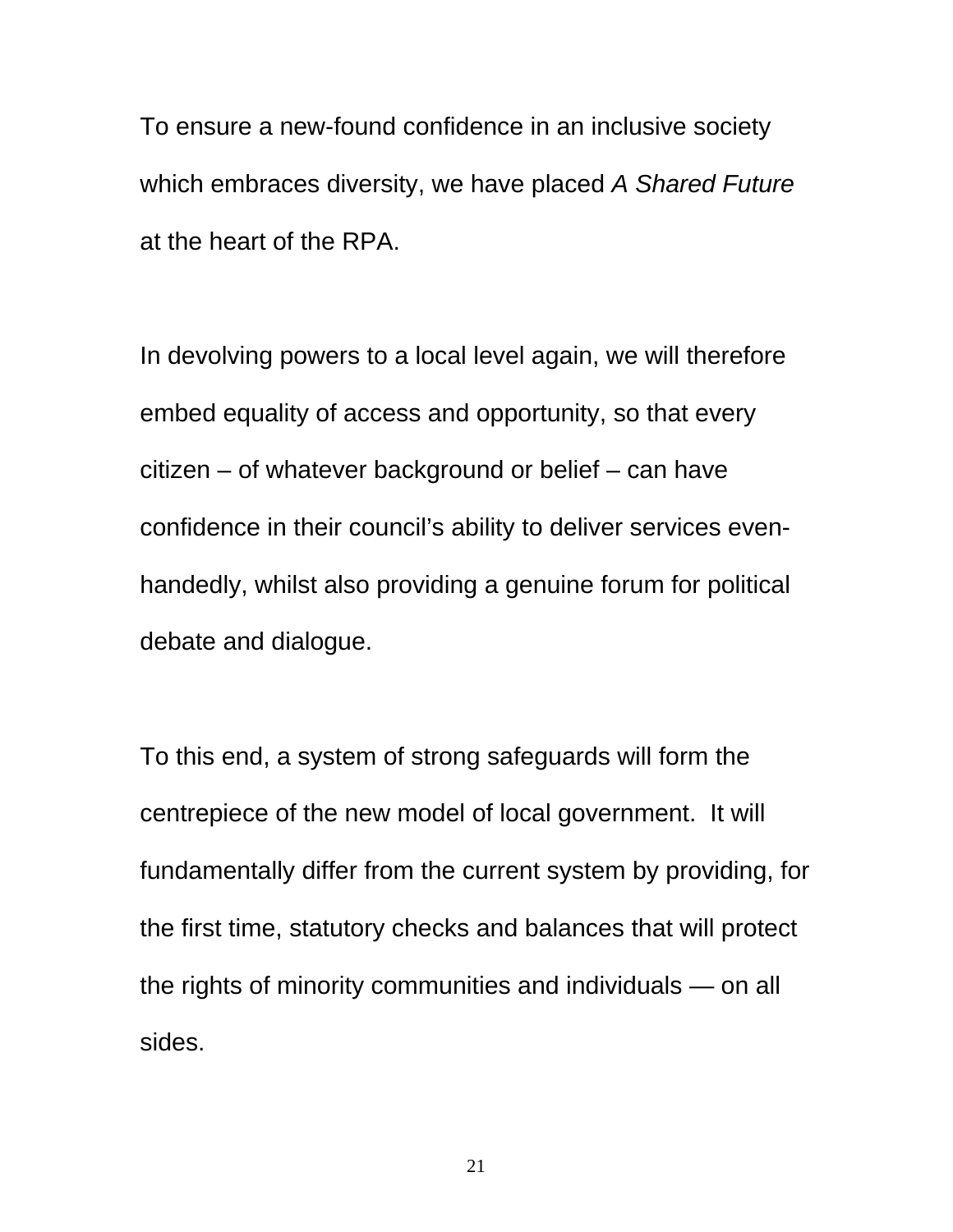So there cannot and will not be any question of one community dominating another in the old divisive and oppressive way.

Sharing is not about sinking your own identity and culture into someone else's. It is not about being taken over or 'surrendering'. Rather it is about standing proud about yourself, your community, your history and your beliefs – but in a way that shows respect for someone else so that they can feel secure in respecting you too. Republicanism and Loyalism, Nationalism and Unionism – none need fear each other any longer. All can work together with their traditions and objectives shown respect and tolerance by each other in a common shared future, resolved by democratic politics.

None of the processes which I have outlined today involve a single event. None will be quick or easy to achieve.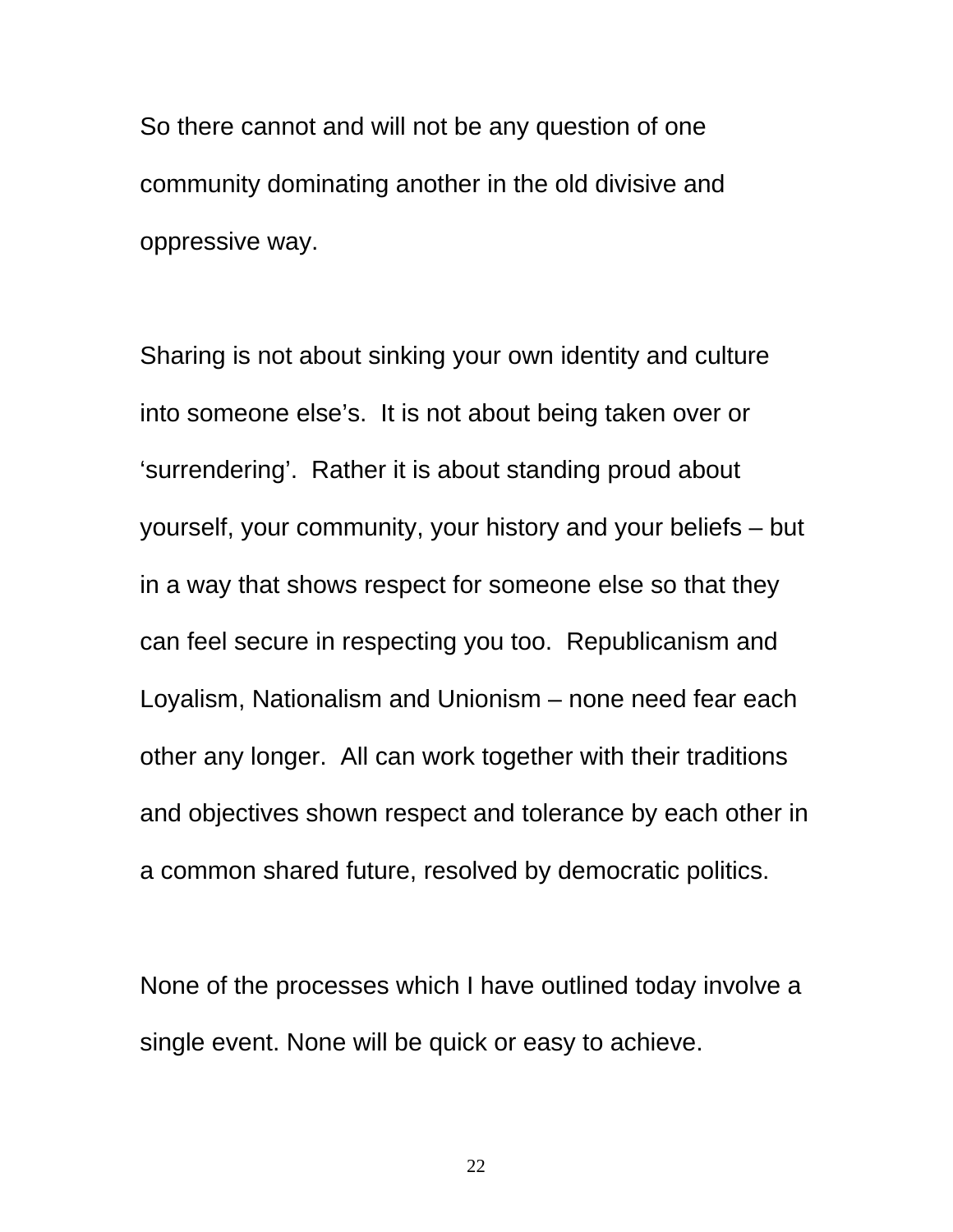The move to permanent peace and security is bound to be slow and sometimes frustrating. It needs time, hard work, patience, persistence, good will and, above all, the determination to succeed.

But to abandon this *Shared Future* agenda because things are not changing things overnight, would be to drag Northern Ireland backwards to the darkness of the past, not light up a future of opportunity and hope for our children and grandchildren.

Much still needs to be done. But much progress has been made on the long, often tortuous road to permanent peace. An end to the IRA's war, decommissioning, the dismantling of the last army watchtowers in South Armagh, arrangements for winding up the home battalions of the RIR, the removal of numerous aggressive murals, and plans to